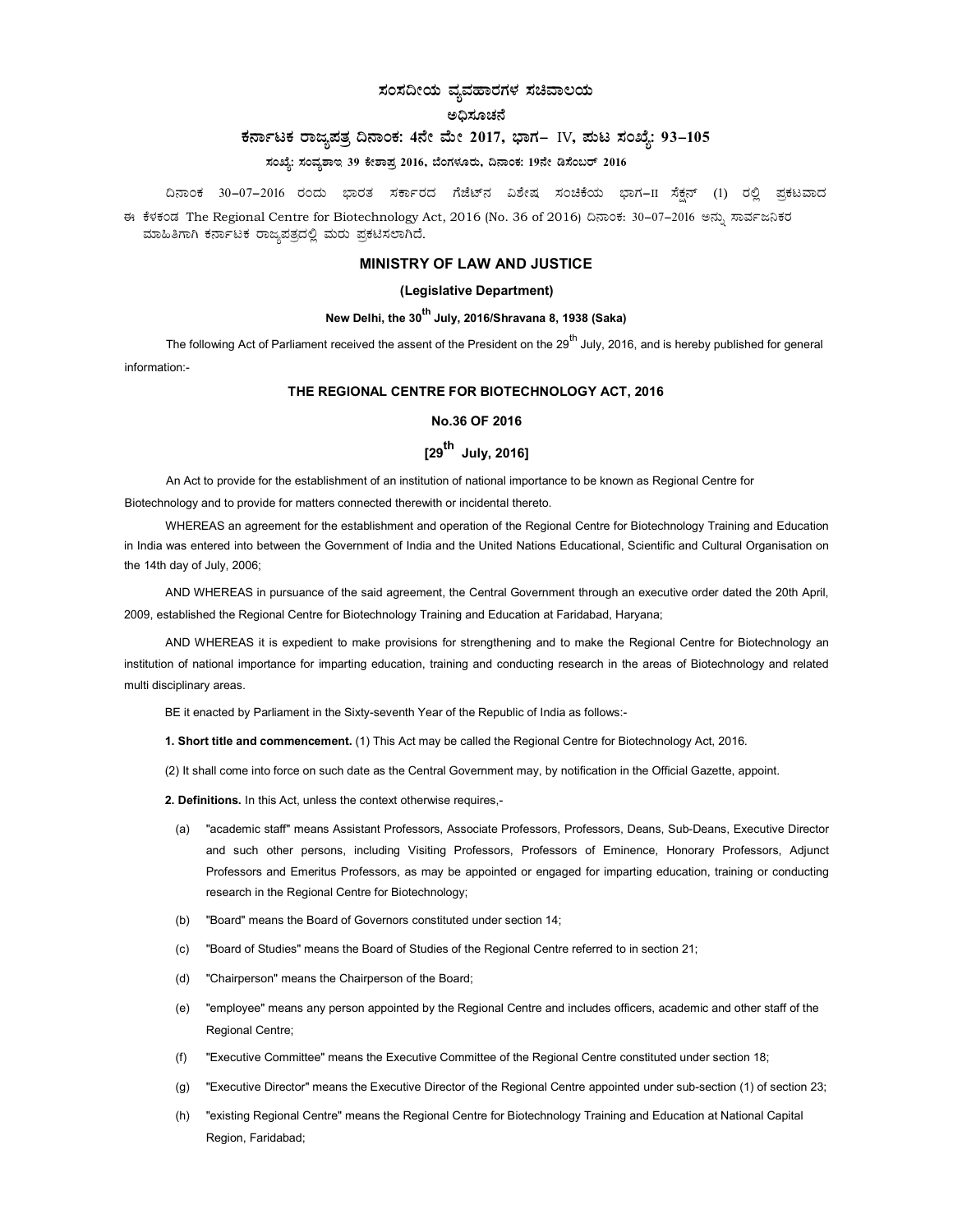- (i) "hall" means a unit of residence, by whatever name called, for the students of the Regional Centre, maintained or recognised by it;
- "institution" includes autonomous organisations within or outside India, for imparting education, training and conducting research in the areas of Biotechnology and supported by the Government of India or industry or universities or other organisations;
- (k) "Ordinances" means the Ordinances framed by the Programme Advisory Committee under section 42;
- (l) "Programme Advisory Committee" means the Programme Advisory Committee of the Regional Centre constituted under section 17;
- (m) "region" means the region comprising the territories of South Asian Association for Regional Co-operation (SAARC) States and generally the Asia region;
- (n) "Regional Centre" means the Regional Centre for Biotechnology established under section 3;
- (o) "Regulations" means the Regulations made by any authority of the Regional Centre under section 43;
- (p) "Statutes" means the Statutes framed by the Board under section 41;
- (q) "UNESCO" means the United Nations Educational, Scientific and Cultural Organisation.

3. Establishment and incorporation of Regional Centre for Biotechnology. (1) The Regional Centre for Biotechnology Training and Education at National Capital Region, Faridabad, Haryana functioning under the Department of Biotechnology, Ministry of Science and Technology is hereby established as a body corporate by the name of "Regional Centre for Biotechnology" having perpetual succession and a common seal with power, subject to the provisions of this Act, to contract and shall, by the said name, sue or be sued.

(2) The Regional Centre shall consist of a Board of Governors and authorities specified in section 13.

(3) The headquarters of the Regional Centre shall be at its campus in the National Capital Region, Faridabad.

4. Declaration of Regional Centre for Biotechnology as an institution of national importance. Whereas the objects of the institution known as the Regional Centre for Biotechnology are such as to make the institution one of national importance, it is hereby declared that the institution known as the Regional Centre for Biotechnology is an institution of national importance.

5. Effect of establishment of Regional Centre. (1) On and from the date of commencement of this Act,-

- (a) any reference to the existing Regional Centre in any law, other than this Act, or in any contract or other instrument, shall be deemed as a reference to the Regional Centre;
- (b) all properties and assets, movable and immovable, of, or belonging to the existing Regional Centre shall vest in the Regional Centre;
- (c) all rights and liabilities of the existing Regional Centre shall be transferred to, and be the rights and liabilities of, the Regional Centre;
- (d) without prejudice to the provisions of clause (c), all debts, obligations and liabilities incurred, all contracts entered into and all matters and things engaged to be done by, with or for, the existing Regional Centre immediately before the said date, for or in connection with the purposes of the said Regional Centre shall be deemed to have incurred, entered into or engaged to be done by, with or for, the Regional Centre;
- (e) all sums of money due to the existing Regional Centre immediately before that date shall be deemed to be due to the Regional Centre;
- (f) all suits and other legal proceedings instituted or which could have been instituted by or against the existing Regional Centre immediately before that date may be continued or may be instituted by or against the Regional Centre;
- (g) every employee (including those appointed for imparting instruction or giving training or conducting research in the existing Regional Centre), holding any office under the existing Regional Centre or teaching therein immediately before the commencement of this Act shall hold his office in the Regional Centre or continue teaching therein by the same tenure and upon the same terms and conditions of service as respects remuneration, leave, provident fund,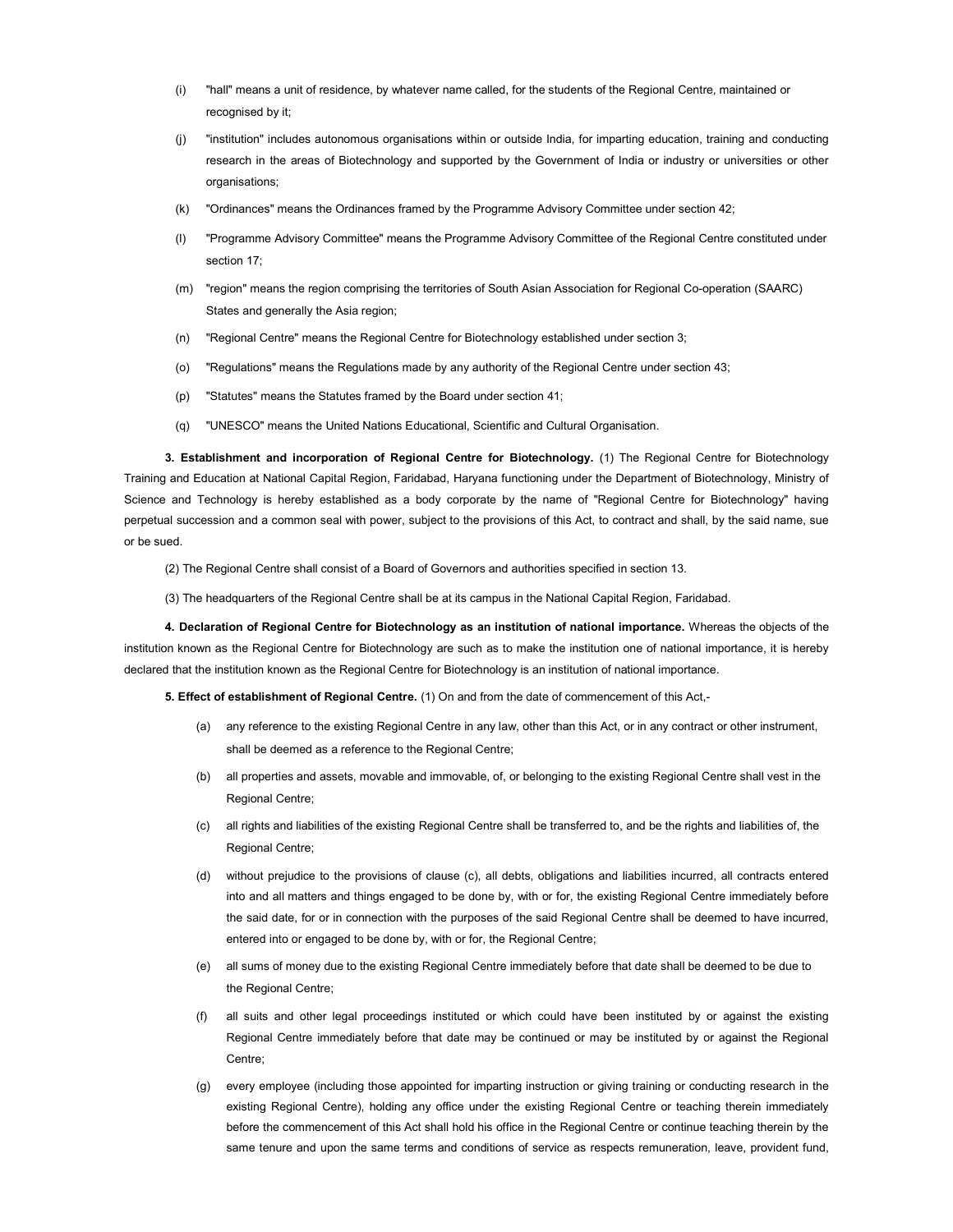retirement and other terminal benefits as he would have held such office if this Act had not been enacted and shall continue to do so as an employee of the Regional Centre or until the expiry of the period of six months from that date if such employee opts not to be the employee of the Regional Centre within such period.

(2) Notwithstanding anything in the Industrial Disputes Act, 1947 (14 of 1947) or in any other law for the time being in force, absorption of any employee by the Regional Centre in its regular service under this section shall not entitle such employee to any compensation under that Act or any other law and no such claim shall be entertained by any court, tribunal or other authority.

6. Jurisdiction. The jurisdiction of the Regional Centre shall extend to whole of India and to such centres and specialised laboratories or other units for research, development and instruction, established by the Regional Centre within or outside India.

7. Objectives of Regional Centre. The objectives of the Regional Centre shall be-

- (a) to disseminate and to advance knowledge by providing instructional and research facilities in such branches of biotechnology and related fields as it may deem fit including technology policy development;
- (b) to provide capacity-building through education, training, research and development in biotechnology and related academic fields for sustainable development objectives through regional and international cooperation;
- (c) to facilitate transfer of knowledge and technology relating to biotechnology at the regional level;
- (d) to create a hub of biotechnology expertise and to address human resources needs in the countries in the region;
- (e) to promote and strengthen international co-operation to improve the social and economic conditions and welfare of the people;
- (f) to promote and facilitate a network of satellite centres in the region as well as within India.

8. Functions of Regional Centre. The functions of the Regional Centre, shall be-

- (a) to establish infrastructure and technology platforms which are directly relevant to biotechnology education, training and research;
- (b) to execute educational and training activities including grant of degrees in education and research in biotechnology and related fields;
- (c) to produce human resource tailored to drive innovation in biotechnology, particularly in areas of new opportunities and to fill talent gap in deficient areas;
- (d) to undertake research and development and scientific investigations in collaboration with relevant research centre's in the region;
- (e) to hold scientific symposia and conferences within India or in the region or outside the region and to conduct shortterm and long-term training courses and workshops in all areas of biotechnology;
- (f) to collect universally available information with a view to setting up data banks for bio-information;
- (g) to collect and disseminate, through networking, the relevant local knowledge in the field of biotechnology, ensuring protection of intellectual property rights of local stakeholder communities;
- (h) to develop and implement a policy for intellectual property rights which is equitable and just to the stakeholders involved in research in the Regional Centre;
- (i) to disseminate the outcome of research activities in different countries through the publication of books and articles;
- (j) to promote collaborative research and development networking programme in specific areas of biotechnology with national, regional and international networks and promote exchange of scientists, at the regional level having regard to issues pertaining to intellectual property rights of collaborating institutions promoting equitable sharing of benefits with collaborating institutions.

9. Regional Centre to work in collaboration with other institutions of UNESCO. The Regional Centre shall pursue its objects and discharge its functions in close collaboration with other national, regional and international institutions of the UNESCO.

10. Powers of Regional Centre. (1) The Regional Centre shall have the following powers, namely:-

(a) to provide for masters degree (including integrated programmes leading to masters degree), post-graduate diploma and doctoral degrees in biotechnology and related subjects at the interface of varied disciplines including physical,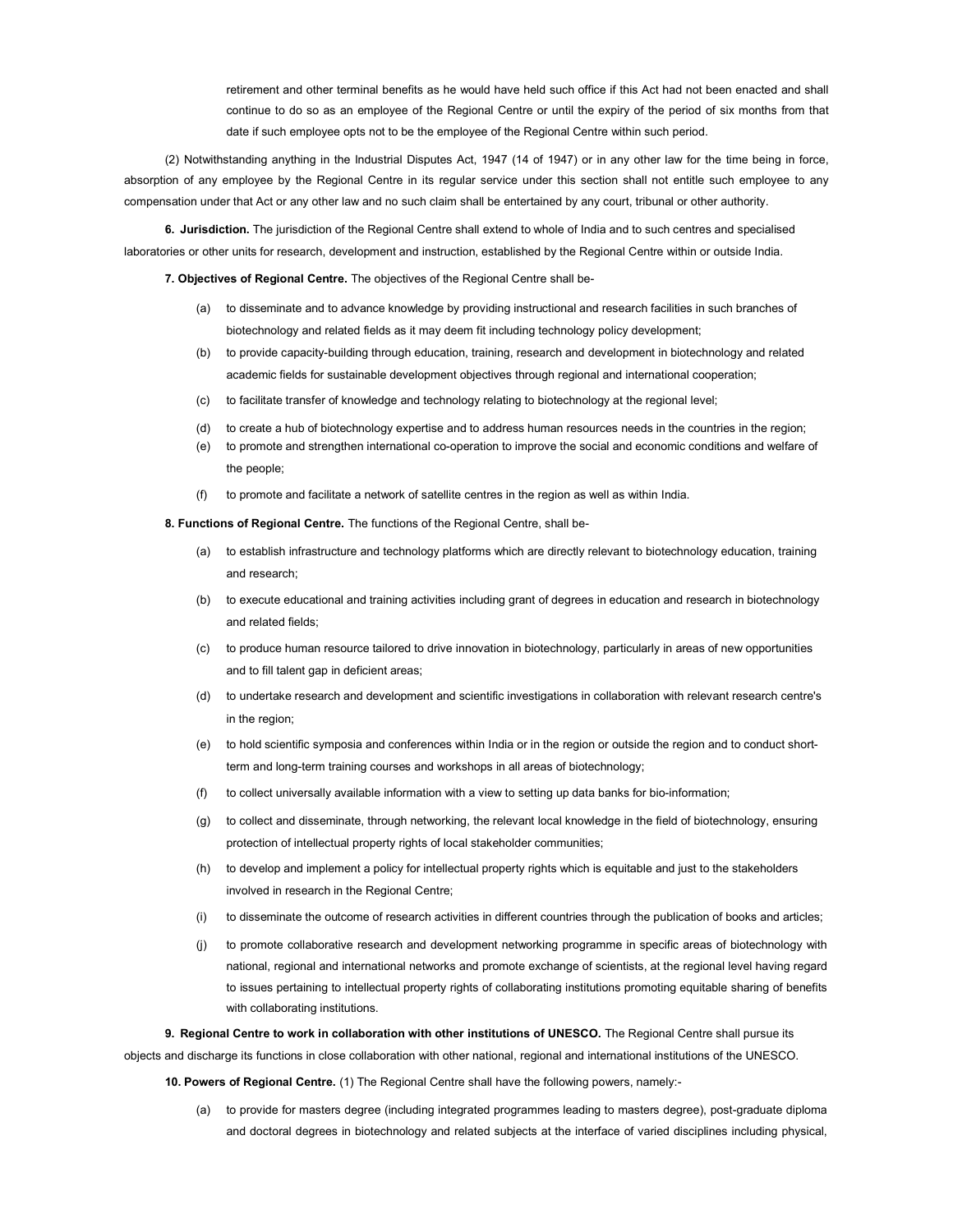chemical, biological, medical, agricultural and engineering and other relevant sciences, as may be determined by the Regional Centre, from time to time;

- (b) to provide for short-term and long-term training courses in biotechnology on specific issues related to the development, extension, implementation and regulation of biotechnology and related areas, as may be specified by Statutes, from time to time;
- (c) to organise and undertake extramural studies, training and extension services in biotechnology;
- (d) to confer honorary degrees or other academic distinctions referred to in clause (a), in the manner specified by the Statutes;
- (e) to institute Professorships, Associate Professorships, Assistant Professorships and other academic positions required by the Regional Centre and to appoint persons to such Professorships, Associate Professorships, Assistant Professorships or other academic positions;
- (f) to recognise an institution of higher learning within India for the purposes of this Act and to withdraw such recognition in accordance with the norms laid down in the Statutes;
- (g) to appoint persons working in any other institution, including those located outside the country, as academic staff of the Regional Centre for such period as may be specified by the Statutes;
- (h) to create administrative, technical and other posts and to make appointments thereto, as may be specified by Statutes;
- (i) to co-operate or collaborate or associate with any institution, including those located outside the country, in such manner as may be specified and for such purposes as may be determined or agreed upon by the Regional Centre;
- (j) to establish and maintain centres and specialised laboratories or other units for research, development and instruction in India or outside India, as may be determined by the Statutes from time to time;
- (k) to institute and award fellowships, scholarships, studentships, medals and prizes as may be specified by the Statutes;
- (l) to make provision for research and advisory services and for that purpose to enter into such agreements with other institutions, industrial or other organisations, including those located outside the country as may be specified by the Statutes;
- (m) to organise and conduct refresher courses, workshops, seminars and other programmes for teachers, evaluators and other stakeholders;
- (n) to appoint visiting Professors, Professors of Eminence, Honorary Professors, Adjunct Professors, Emeritus Professors, Consultants and such other persons who may contribute to the advancement and objects of the Regional Centre;
- (o) to determine standards of admission to the Regional Centre, including examination, evaluation or any other method of testing;
- (p) to fix, demand and receive payment of fees and other charges;
- (q) to establish, recognise, maintain and manage halls or residences of students of the Regional Centre and other accommodation for students and to withdraw any such recognition;
- (r) to lay down conditions of service of all categories of employees, including their code of conduct;
- (s) to regulate and enforce discipline among the students and the employees, and to take such disciplinary measures in this regard as may be deemed by the Regional Centre to be necessary;
- (t) to make arrangements for promoting the health and general welfare of the students and employees of the Regional Centre;
- (u) to receive benefactions, donations and gifts and to acquire, hold and manage, and dispose of, with the prior approval of the Central Government, any property, movable or immovable, including trust and endowment properties, for the purposes or objectives of the Regional Centre;
- (v) to borrow money, with the prior approval of the Central Government on the security of the property of the Regional Centre; and
- (w) to do all such other acts and things as may be necessary in furtherance of the objects specified in section 7.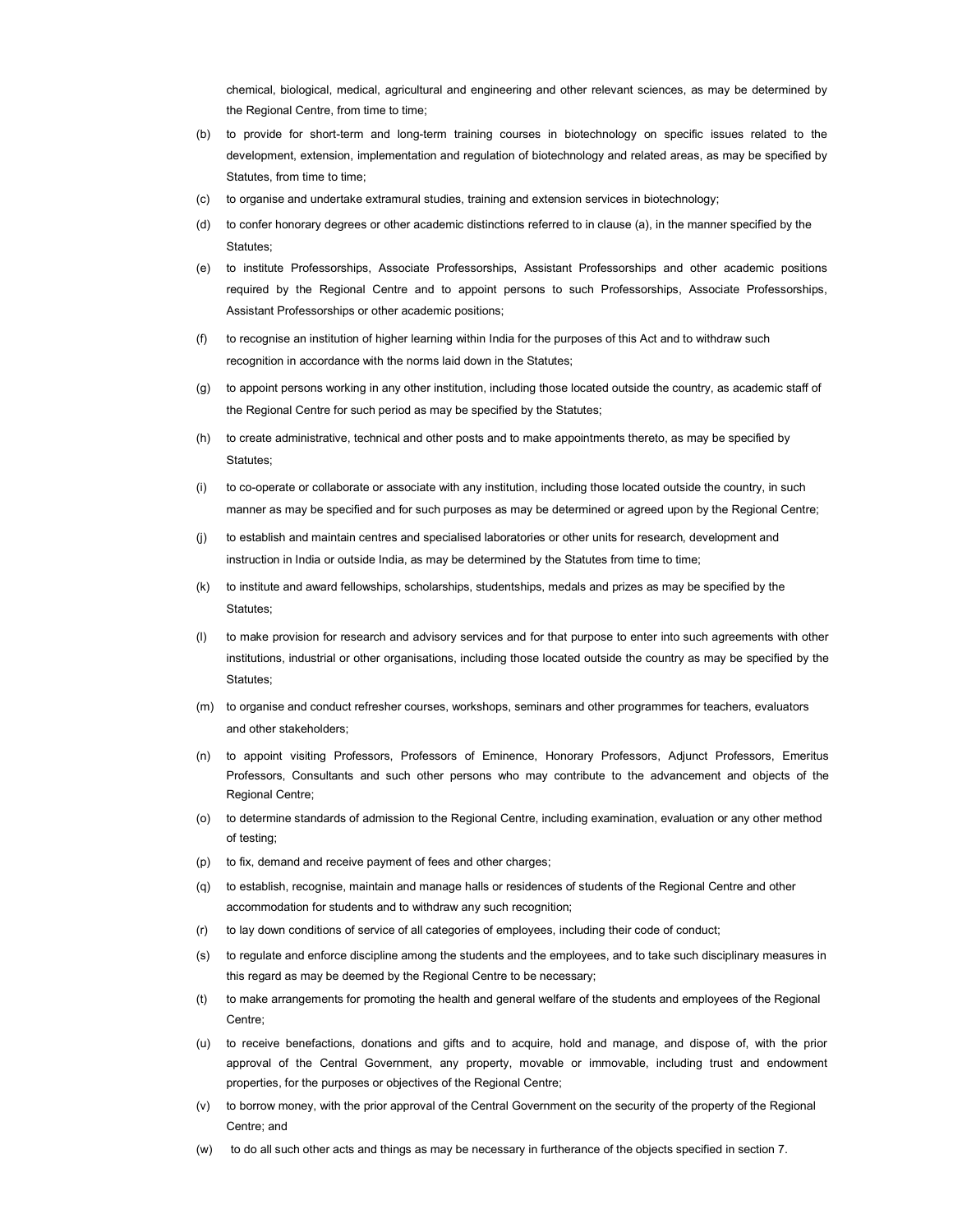(2) In exercising its powers under sub-section (1), it shall be the endeavour of the Regional Centre to maintain high standards of education, training and research and the Regional Centre shall, among other measures which may be necessary for the said purpose, take, in particular, the following measures, namely:-

- (a) conduct innovative courses and programmes of studies with a provision for periodic review and restructuring; and
- (b) promote e-governance with an effective management information system.

11. Regional Centre open to all castes, creed, race or class. The Regional Centre or any institution recognised by it shall be open to persons of either sex and whatever caste, creed, race, ethnicity, nationality or class, and it shall not be lawful for the Regional Centre or such institution to adopt or impose on any person, any test whatsoever of religious belief or profession in order to entitle him to be appointed as a member of the academic staff of the Regional Centre or such institution or to hold any other office therein or to be admitted as a student in the Regional Centre or such institution or to enjoy or exercise any privilege thereof.

12. Privileges and immunities of Regional Centre. The Regional Centre or persons attending the meetings of the Regional Centre shall enjoy such privileges and immunities as the Central Government may grant, pursuant to agreement entered into between the UNESCO and the Government of India from time to time concerning the Regional Centre.

13. Authorities of Regional Centre. The following shall be the authorities of the Regional Centre, namely:-

- (i) the Board of Governors;
- (ii) the Programme Advisory Committee;
- (iii) the Executive Committee:
- (iv) the Finance Committee;
- (v) the Board of Studies; and
- (vi) such other authorities as may be declared by the Statutes to be the authorities of the Regional Centre.

14. Board of Governors. (1) There shall be a Board of Governors which shall be responsible for the governance of the Regional Centre.

(2) The Board shall be the apex body of the Regional Centre and shall consist of the following members, namely:-

- (a) Secretary to the Government of India in the Ministry of Science and Technology, Department of Biotechnology-ex officio Chairperson;
- (b) three eminent scientists in the relevant field not below the rank of Joint Secretary to the Government of India or equivalent, out of whom at least one shall be a woman, to be nominated by the Central Government-ex officio members;
- (c) a representative of the Director-General of UNESCO;
- (d) two representatives from amongst the other member States of UNESCO, who substantially contribute resources to the running of the Regional Centre, in such manner as may be specified by the Statutes-members.
- (3) The Chairperson of the Programme Advisory Committee shall be a permanent invitee of the Board.
- (4) The Executive Director of the Regional Centre shall be the Convenor of the meetings of the Board.
- (5) The Chairperson shall ordinarily preside over the meetings of the Board.

(6) The Board shall meet at least once in a year and at such times as the Chairperson may decide in such manner as may be specified by the Statutes.

(7) The term of office of the members of the Board, other than ex officio members, shall be such as may be specified by the **Statutes** 

(8) Subject to the provisions of this Act and the Statutes and the Ordinances made thereunder, the Board may regulate its own procedure (including quorum) for the conduct of meetings and transacting business.

15. Powers and functions of Board. Subject to the provisions of this Act, the Board shall have the following powers and functions, namely:-

- (a) to approve the annual plan and budget of the Regional Centre;
- (b) to review, from time to time, the broad policies and programmes of the Regional Centre, and to suggest measures for the improvement and development of the Regional Centre;
- (c) to consider the annual report and the annual accounts ofthe Regional Centre and the audit report on such accounts;
- (d) to study and approve the internal procedures, including financial procedure and staff regulations of the Regional Centre;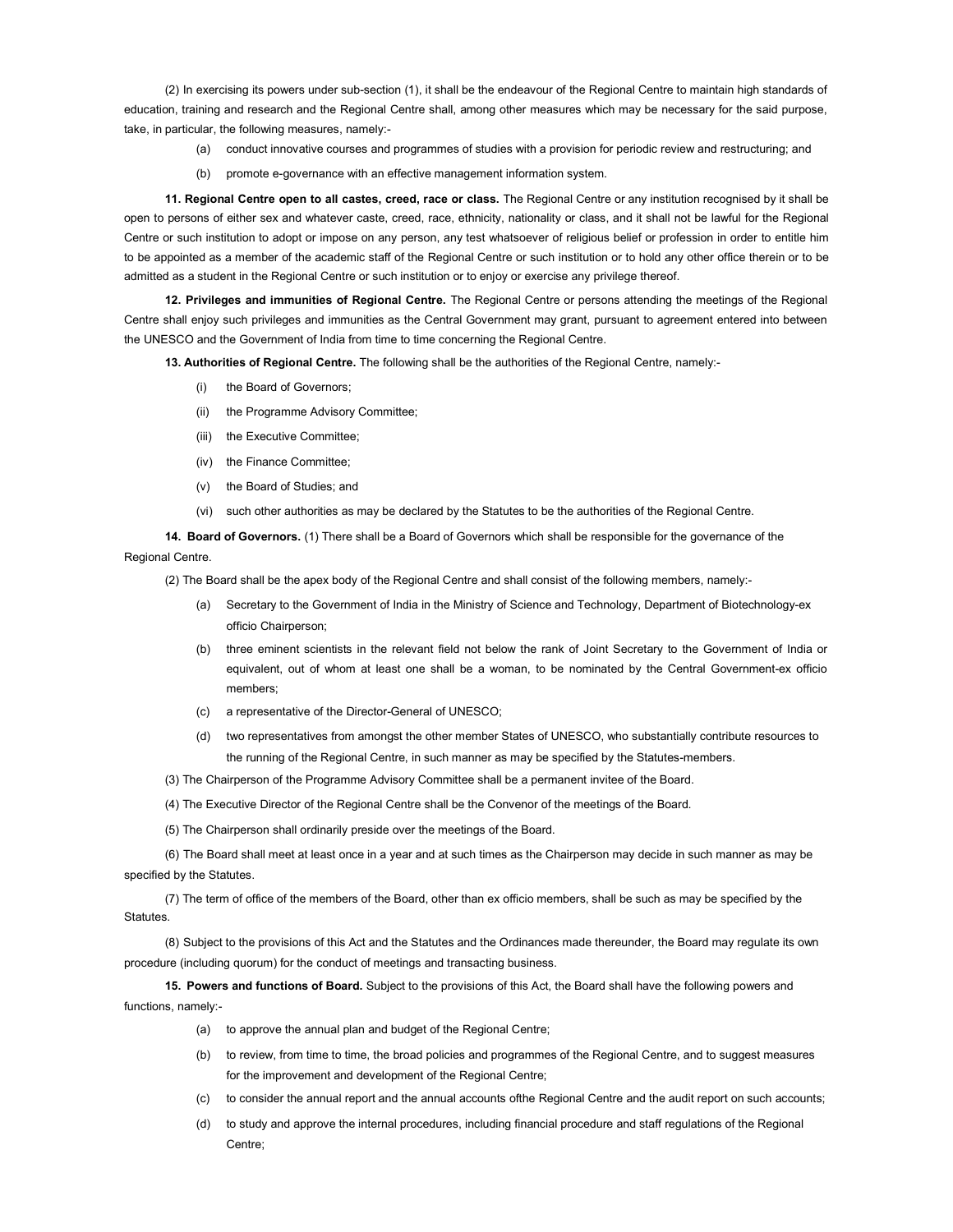- (e) to approve the organisational structure and number of academic staff and other employees at the Regional Centre;
- (f) to convene special consultative sessions of its members, to which it may invite representatives of other interested countries and international organisations in order to obtain proposals for strengthening the scope of services of the Regional Centre;
- (g) to carry out projects and activities relevant to the Regional Centre, and to expand the fund-raising strategy and capabilities; and
- (h) to frame the Statutes.

16. Powers and functions of Chairperson. (1) The Chairperson shall exercise such powers and discharge such functions as may be delegated to him by the Board or as may be specified by the Statutes.

(2) If for any reason, the Chairperson is unable to attend any meeting of the Board, any member of the Board nominated by the Chairperson shall preside over the meeting.

17. Programme Advisory Committee. (1) The Programme Advisory Committee shall be the principal academic body of the Regional Centre and shall, subject to the provisions of this Act, advice planning, execution, review and monitoring of the scientific and academic programmes of the Regional Centre.

(2) The Programme Advisory Committee shall consist of the following members, namely:-

- (a) a Chairperson of the Programme Advisory Committee to be nominated by the Board;
- (b) two members to be nominated by the UNESCO;
- (c) three members to be nominated by rotation, from amongst the member States of UNESCO which provide maximum financial assistance;
- (d) two members having expertise and experience in biotechnology policy and legal matters to be nominated by the Central Government;
- (e) six members from amongst the persons being renowned scientist or academician, to be nominated by the Board.

(3) The Executive Director shall be the Member -Secretary, ex officio, to the Programme Advisory Committee.

- (4) The Programme Advisory Committee shall be responsible for-
	- (a) making recommendations on matters of planning and coordinating of the education, training and research activities;
	- (b) recommending modifications or revision of education, training and research programmes of the Regional Centre and submitting reports thereon;
	- (c) reviewing annually the programmes of the Regional Centre, evaluating its progress and submitting the reports thereon;
	- (d) publishing reports on any matter concerning scientific and technical issues referred to it by the Board or by the Executive Director;
	- (e) performing all such duties and to do all such acts as may be necessary for furtherance of education, training and research under this Act;
	- (f) framing the Ordinances; and
	- (g) performing such other functions as may be specified by the Statutes.

(5) The fees and allowances payable to members of the Programme Advisory Committee and their term of office shall be such as may be specified by the Statutes.

(6) Subject to the provisions of this Act and the Statutes and Ordinances made thereunder, the Programme Advisory Committee may regulate its own procedure (including quorum) for the conduct of meetings and transacting of its business:

Provided that the Programme Advisory Committee shall place the minutes of its meetings before the Board of Governors.

18. Executive Committee. (1) The Executive Committee shall be responsible for management of the Regional Centre and implementation of policies and decisions of the Board relating to management.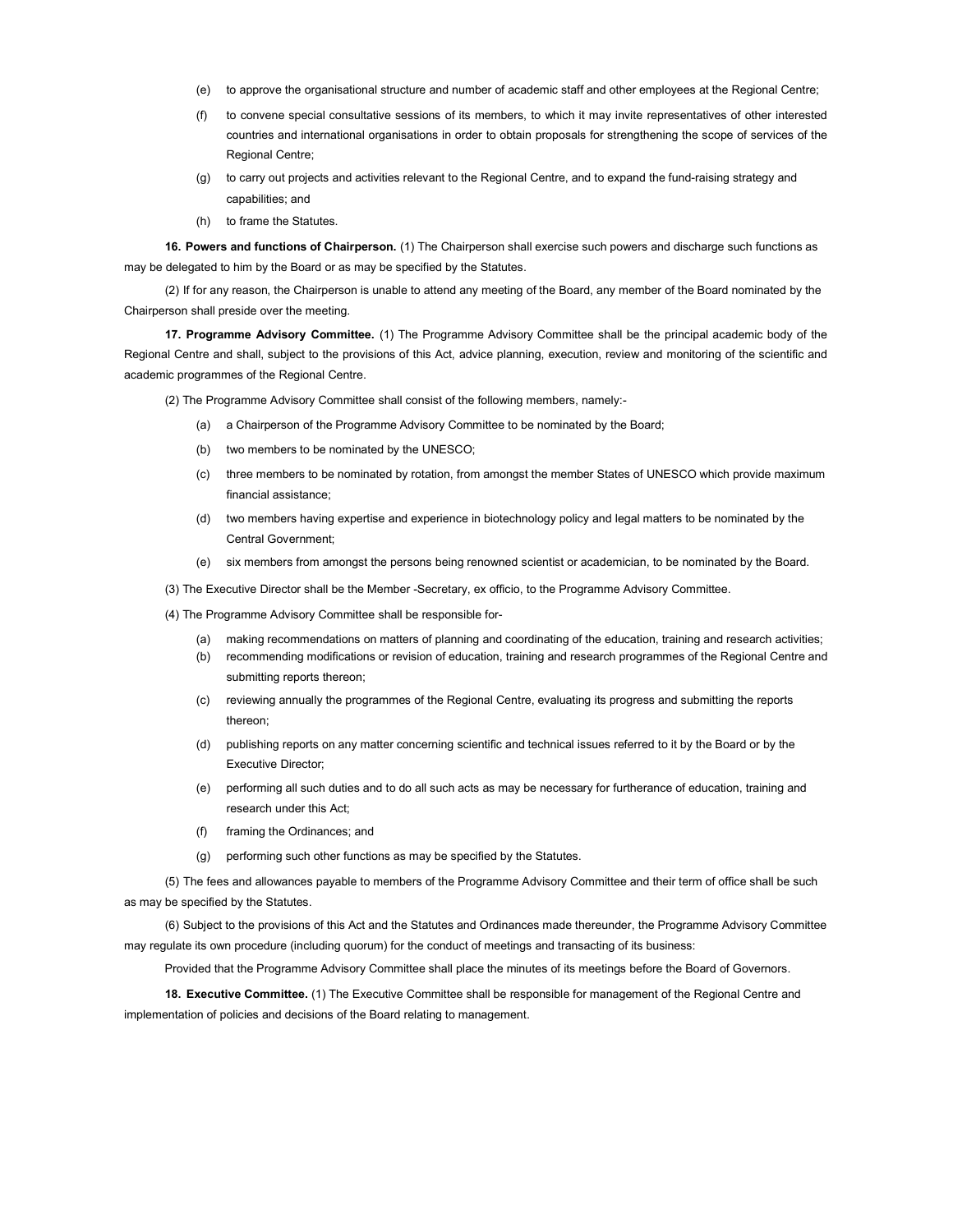(2) The constitution, powers and functions of the Executive Committee and the term of office of its members shall be such as may be specified by the Statutes.

19. Finance Committee. (1) The Finance Committee shall review finances, consider the annual budget estimates, the statements of accounts and the audit reports and make recommendations thereon, to the Board.

(2) The constitution, powers and functions of the Finance Committee and the term of office of its members shall be such as may be specified by the Statutes.

20. Other authorities of Regional Centre. The constitution, powers and functions of other authorities referred to in clause (vi) of section 13, and the term of office of its members shall be such as may be specified by the Statutes.

21. Board of Studies. The constitution, powers and functions of the Board of Studies and the term of office of its members shall be such as may be specified by the Statutes.

22. Officers of Regional Centre. The following shall be the officers of the Regional Centre, namely:-

- (i) Executive Director;
- (ii) Deans;
- (iii) Sub-Deans;
- (iv) Associate Director (Administration);
- (v) Registrar;
- (vi) Finance Officer; and
- (vii) such other officers as may be declared by the Statutes to be the officers of the Regional Centre.

23. Executive Director. (1) The Executive Director shall be appointed on the recommendation of the Board in such manner and on such terms and conditions of service, as may be specified by the Statutes.

(2) The Executive Director shall-

- (a) be the principal executive and academic officer of the Regional Centre;
- (b) direct the work of the Regional Centre in conformity with the programmes and directives established by the Board;
- (c) propose the draft work plan and budget to be submitted to the Board;
- (d) prepare the agenda for the sessions of the Board;
- (e) prepare reports on the Regional Centre's activities for submission to the Board; and
- (f) exercise such other powers and perform such other functions as may be specified by the Statutes.

(3) The financial powers delegated to the Executive Director by the Board shall be such as may be specified by the Statutes.

4) The Executive Director may, if he is of the opinion that immediate action is necessary on any matter, exercise any power conferred on any authority of the Regional Centre by or under this Act and shall report to such authority at its next meeting the action taken by him on such matter.

24. Deans and Sub-Deans. The Deans and Sub-Deans shall be appointed in such manner and on such terms and conditions of service, and shall exercise such powers and perform such duties, as may be specified by the Statutes.

25. Associate Director (Administration). (1) The Associate Director (Administration) shall be appointed in such manner, and on such terms and conditions of service, as may be specified by the Statutes.

(2) The Associate Director (Administration) shall have the power to enter into agreements, sign documents and authenticate records on behalf of the Regional Centre and shall exercise such powers and perform such duties, as may be specified by the Statutes.

26. Registrar. The Registrar shall be appointed in such manner and on such terms and conditions of service and shall exercise such powers and perform such duties, as may be specified by the Statutes.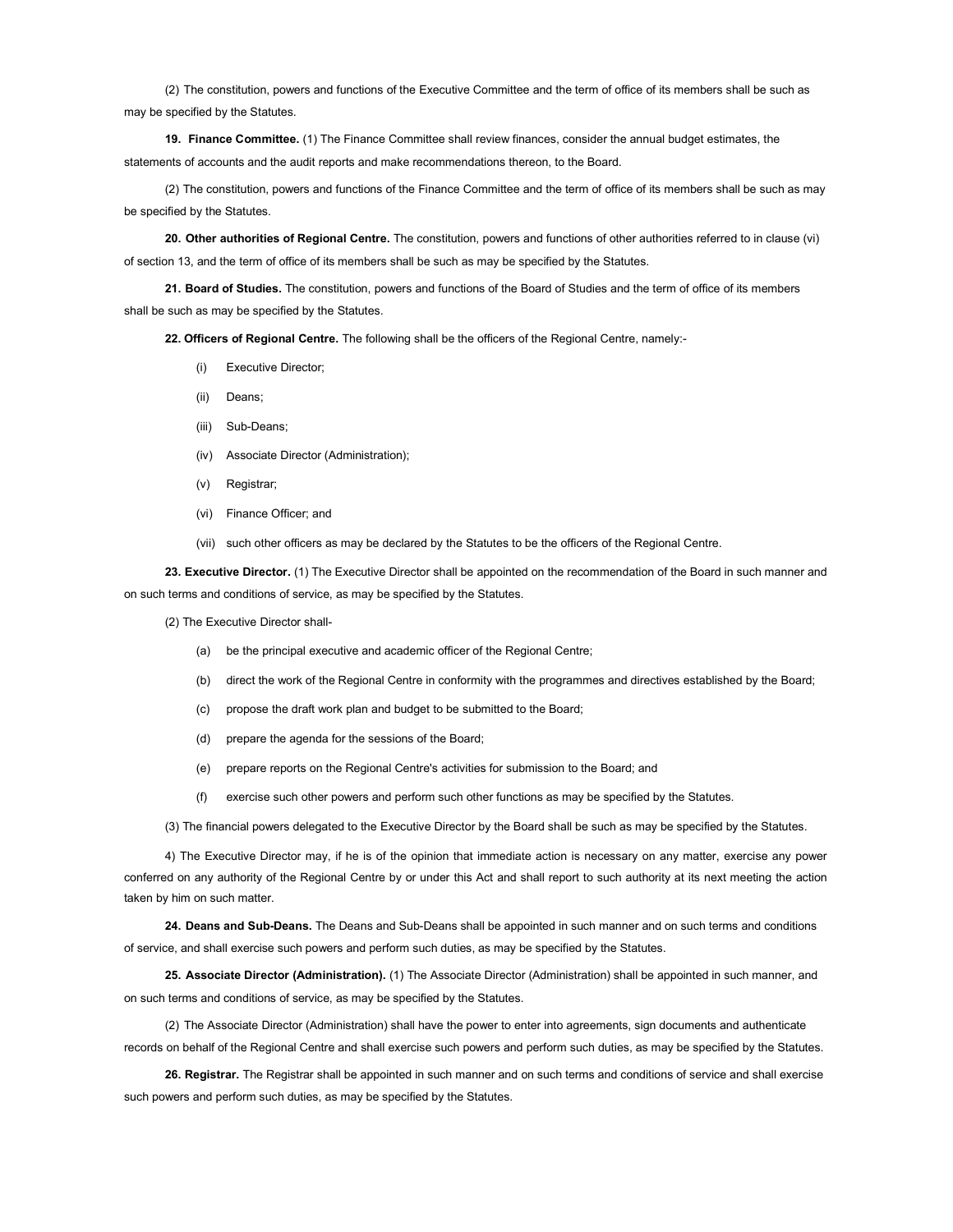27. Finance officer. The Finance officer shall be appointed in such manner and on such terms and conditions of service and shall exercise such powers and perform such duties, as may be specified by the Statutes.

28. Other officers. The manner of appointment and powers and duties and terms and conditions of service of other officers of the Regional Centre, referred to in clause (vii) of section 22, shall be such as may be specified by the Statutes.

29. Grants and loans to Regional Centre. The Central Government may, after due appropriation made by Parliament by law, in this behalf, make to the Regional Centre grants and loans of such sums of money and in such manner as that Government may consider necessary for being utilised for the fulfilment of the objects and purposes of this Act.

30. Fund of Regional Centre. (1) The Regional Centre shall maintain a Fund to which shall be credited-

- (a) all moneys provided by the Central Government;
- (b) all fees and other charges received by the Regional Centre;
- (c) all moneys received by the Regional Centre by way of grants, gifts, donations, benefactions, bequests or transfers; and
- (d) all moneys received by the Regional Centre in any other manner or from any other source.

(2) All moneys credited to the Fund shall be deposited in such banks or invested in such manner as the Regional Centre may, with the approval of the Central Government, decide.

(3) The fund shall be applied for meeting-

- (a) the fees and allowances payable to the Chairperson and members of the Board or Chairperson of the Programme Advisory Committee and members of the other committees and the salaries, allowances and other remunerations payable to the academic staff, officers and other employees of the Regional Centre;
- (b) the expenses of the Regional Centre in the discharge of its functions and for the fulfilment of its objects and for purposes as envisaged under this Act.

31. Annual report. (1) The annual report of the Regional Centre shall be prepared under the directions of the Executive Director, which shall include, among other matters, the steps taken by the Regional Centre towards the fulfilment of its objectives and shall be submitted to the Board on or before such date as may be specified by the Statutes and the Board shall consider the report in its annual meeting.

(2) A copy of the annual report, as prepared under sub-section (1), shall be submitted to the Central Government, which shall, as soon as may be, cause the same to be laid before both Houses of Parliament.

32. Annual accounts. (1) The annual accounts and the balance sheet of the Regional Centre shall be prepared under the directions of the Board and shall, once at least every year, and at intervals of not more than fifteen months, be audited by the Comptroller and Auditor-General of India.

(2) A copy of the accounts together with the audit report shall be submitted to the Central Government along with the observations, if any, of the Board.

(3) A copy of the annual report and annual accounts together with the audit report, shall be submitted to the Central Government which shall, as soon as may be, cause the same to be laid before each House of Parliament.

(4) The audited annual accounts, after having been laid before both Houses of Parliament, shall be published in the Official Gazette.

33. Returns and information. The Regional Centre shall furnish to the Central Government such returns or other information with respect to its property or activities as the Central Government may, from time to time, require, within such period as may be specified by the Central Government.

34. Review of functioning of Regional Centre. (1) There shall be a review of the functioning of the Regional Centre once in every four years by persons of eminence to be appointed by the Central Government.

(2) The Regional Centre shall meet the expenses for conducting the review under sub-section (1) and upon receipt of the report of such review, the Board may take appropriate action.

(3) In addition to the review under sub-section (1), the Board may conduct review of functioning of administrative and academic wings of the Regional Centre, in such manner and at such intervals, as may be specified by the Statutes.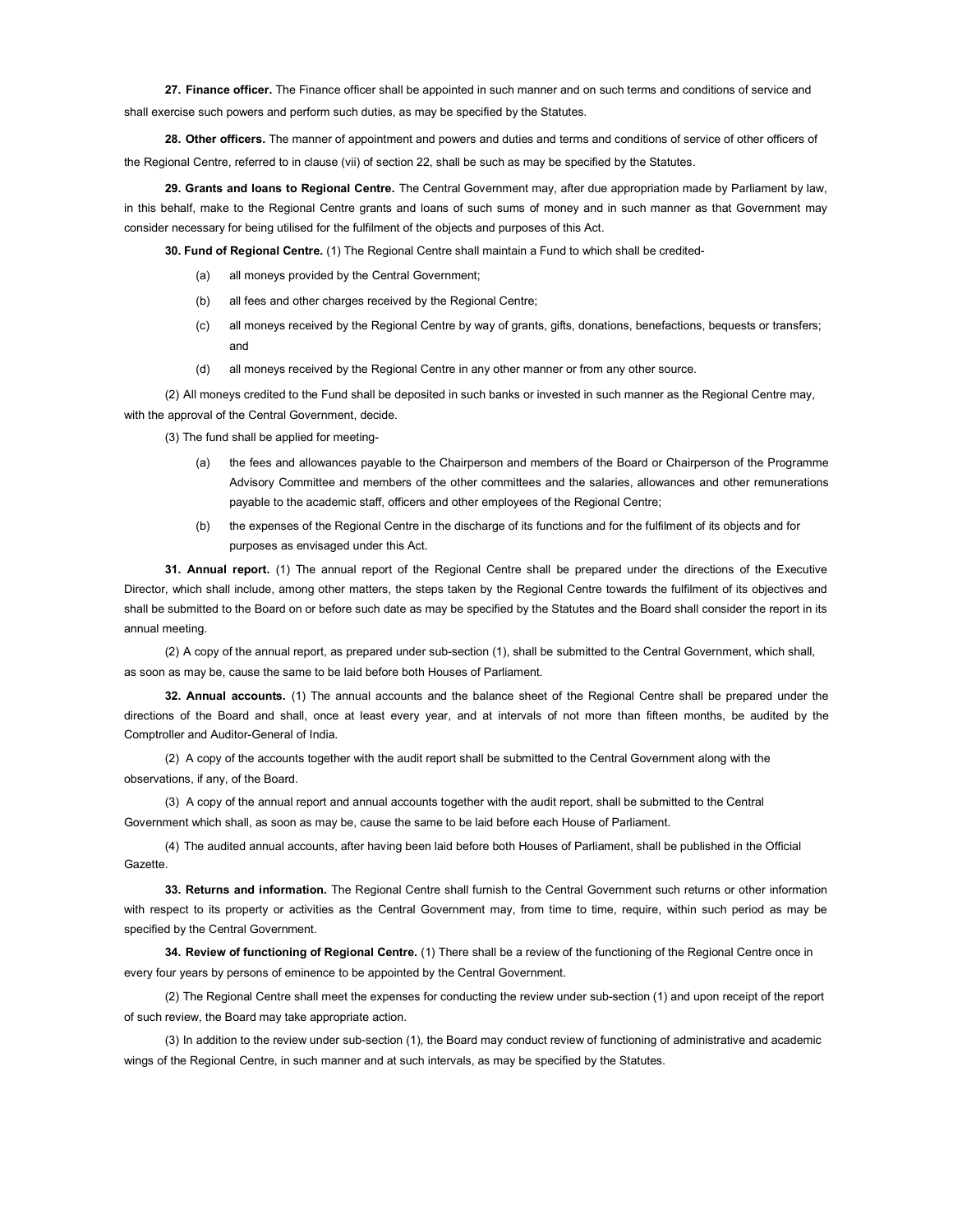35. Appointment and conditions of service of employees of Regional Centre. (1) All appointments of employees of the Regional Centre shall be made in accordance with the procedure laid down in the Statutes, by-

- (a) the Board of Governors for the Executive Director, Deans and Sub-Deans;
- (b) the Executive Director, in any other case.

(2) The terms and conditions of service of the employees of the Regional Centre, other than the officers referred to in clause (vii) of section 22, shall be such as may be specified by the Statutes.

(3) The terms and conditions of service of the academic staff shall be consistent with such staff engaged in higher education and research at Central Universities.

36. Meetings. The meetings of the Board, Programme Advisory Committee, Executive Committee or other committees constituted by the Regional Centre may be held using contemporary tools of information and communication technologies (including video conferencing) without the members necessarily having to be physically present.

37. Filling of casual vacancies. All casual vacancies among the members (other than ex officio members) of the authorities under section 13 shall be filled, as soon as may be, by the person or body who appoints, elects or co-opts the member whose place has become vacant and the person appointed, elected or co-opted to a casual vacancy shall be a member of such authority for the residue of the term for which the person whose place he fills would have been a member.

38. Proceedings of authorities not invalidated by vacancies. No act or proceedings of any authority of the Regional Centre shall be invalid merely by reason of the existence of a vacancy or vacancies among its members.

39. Protection of action taken in good faith. No suit or other legal proceedings shall lie against any officer or employee of the Regional Centre for anything which is in good faith done or intended to be done in pursuance of any of the provisions of this Act or the Statutes, Ordinances or the Regulations made thereunder.

40. Arbitration. Any dispute arising between the Regional Centre and any of its employees shall, at the first instance, be resolved through such grievance redressal mechanism as may be specified by the Statutes.

41. Power to make Statutes. (1) The Statutes of the Regional Centre shall be framed by the Board of Governors.

(2) Without prejudice to the provisions contained in sub-section (1), the Executive Committee may make recommendations for framing of Statutes to the Board.

(3) Subject to the provisions of this Act, the Statutes may provide for all or any of the following matters, namely:-

- (a) to provide for short-term and long-term training courses in biotechnology on specific issues related to the development, extension, implementation and regulation of biotechnology and related areas, from time to time under clause (b) of sub-section (1) of section 10;
- (b) the manner of conferring honorary degrees or other distinctions under clause (d) of sub-section (1) of section 10;
- (c) the norms for recognition of an institution of higher learning within India and to withdraw such recognition under clause (f) of sub-section (1) of section 10;
- (d) period for appointment of persons working in any other institution, including those located outside the country, as academic staff of the Regional Centre under clause (g) of sub-section (1) of section 10;
- (e) to create administrative, technical and other posts under clause (h) of sub-section (1) of section 10;
- (f) the manner and purposes of co-operation or collaboration or association with any institution, including those located outside the country, under clause (i) of sub-section (1) of section 10;
- (g) to establish and maintain centres and specialised laboratories or other units for research, development and instruction in India or outside India, clause (j) of sub-section (1) of section 10;
- (h) to institute and award fellowships, scholarships, studentships, medals and prizes, under clause (k) of sub-section (1) of section 10;
- (i) the manner of entering into agreements with other institutions, industrial or other organisations, including those located outside the country, for research and advisory services under clause (l) of sub-section (1) of section 10;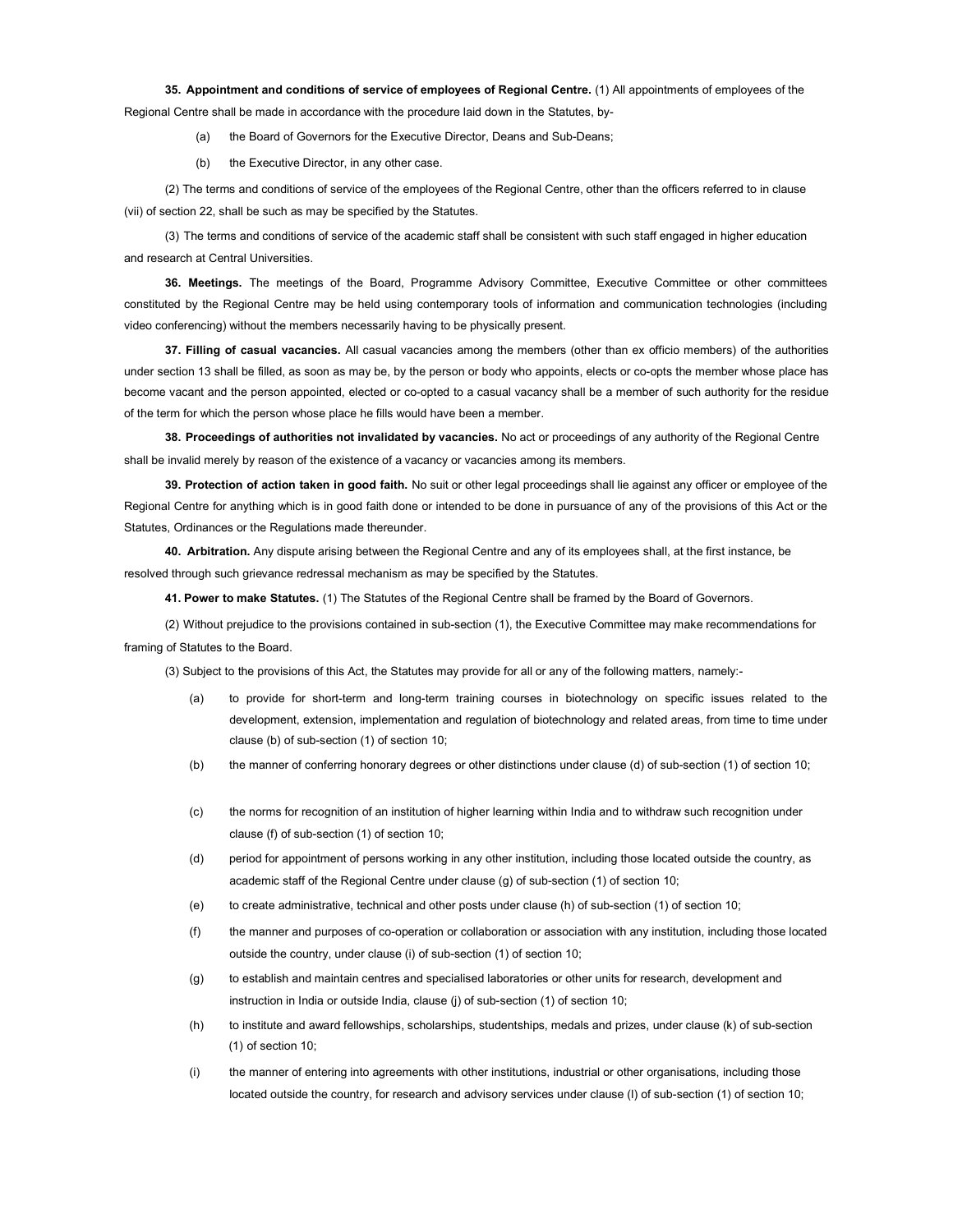- (j) to declare other authorities to be the authorities of the Regional Centre under clause (vi) of section 13;
- (k) the manner of appointment of representatives from amongst the member States of UNESCO, under clause (d) of sub-section (2) of section 14;
- (l) the time and manner in which the Board shall meet under sub-section (5) of section 14;
- (m) the term of office of the members of the Board, under sub-section (6) of section 14;
- (n) such other powers and functions of the Chairperson under sub-section (1) of section 16;
- (o) such other functions of the Programme Advisory Committee under clause (g) of sub-section (4) of section 17;
- (p) the fees and allowances payable to members of the Programme Advisory Committee and their term of office under sub-section (5) of section 17;
- (q) the constitution, powers and functions and the term of office of members of the Executive Committee under subsection (2) of section 18;
- (r) the constitution, powers and functions and term of office of members ofthe Finance Committee under sub-section (2) of section 19;
- (s) the constitution, powers and functions and term of office of members of other authorities under section 20;
- (t) the constitution, powers and functions and term of office of members of the Board of Studies under section 21;
- (u) the other officers as may be declared to be the officers of the Regional Centre under clause (vii) of section 22;
- (v) the manner of appointment and terms and conditions of service of the Executive Director under sub-section (1) of section 23;
- (w) the other powers and functions of the Executive Director under clause (f) of sub-section (2) of section 23;
- (x) the financial powers to be delegated to the Executive Director by the Board under sub-section (3) of section 23;
- (y) the manner of appointment, terms and conditions of service and powers and duties of the Deans and Sub-Deans under section 24;
- (z) the manner of appointment and terms and conditions of service of the Associate Director (Administration) under sub-section (1) and powers and duties to be performed by him under sub-section (2) of section 25;
- (za) the manner of appointment, terms and conditions of service and powers and duties of the Registrar under section 26;
- (zb) the manner of appointment, terms and conditions of service and powers and duties of the Finance officer under section 27;
- (zc) the manner of appointment, powers and duties and terms and conditions of service of other officers of the Regional Centre under section 28;
- (zd) the time for submission of the annual report of the Regional Centre to the Board under sub-section (1) of section 31;
- (ze) the manner and frequency of conducting review of the functioning of administrative and academic wings of the Regional Centre by the Board under sub-section (3) of section 34;
- $(zt)$  the procedure for appointment of employees of the Regional Centre under sub-section (1) and their terms and conditions of service under sub-section (2) of section 35;
- (zg) the grievance redressal mechanism for resolution of disputes arising between the Regional Centre and any of its employees under section 40;
- (zh) the manner of making regulations by the authorities of the Regional Centre under section 43; and
- (zi) any other matter which may be required or necessary for the purposes of this Act.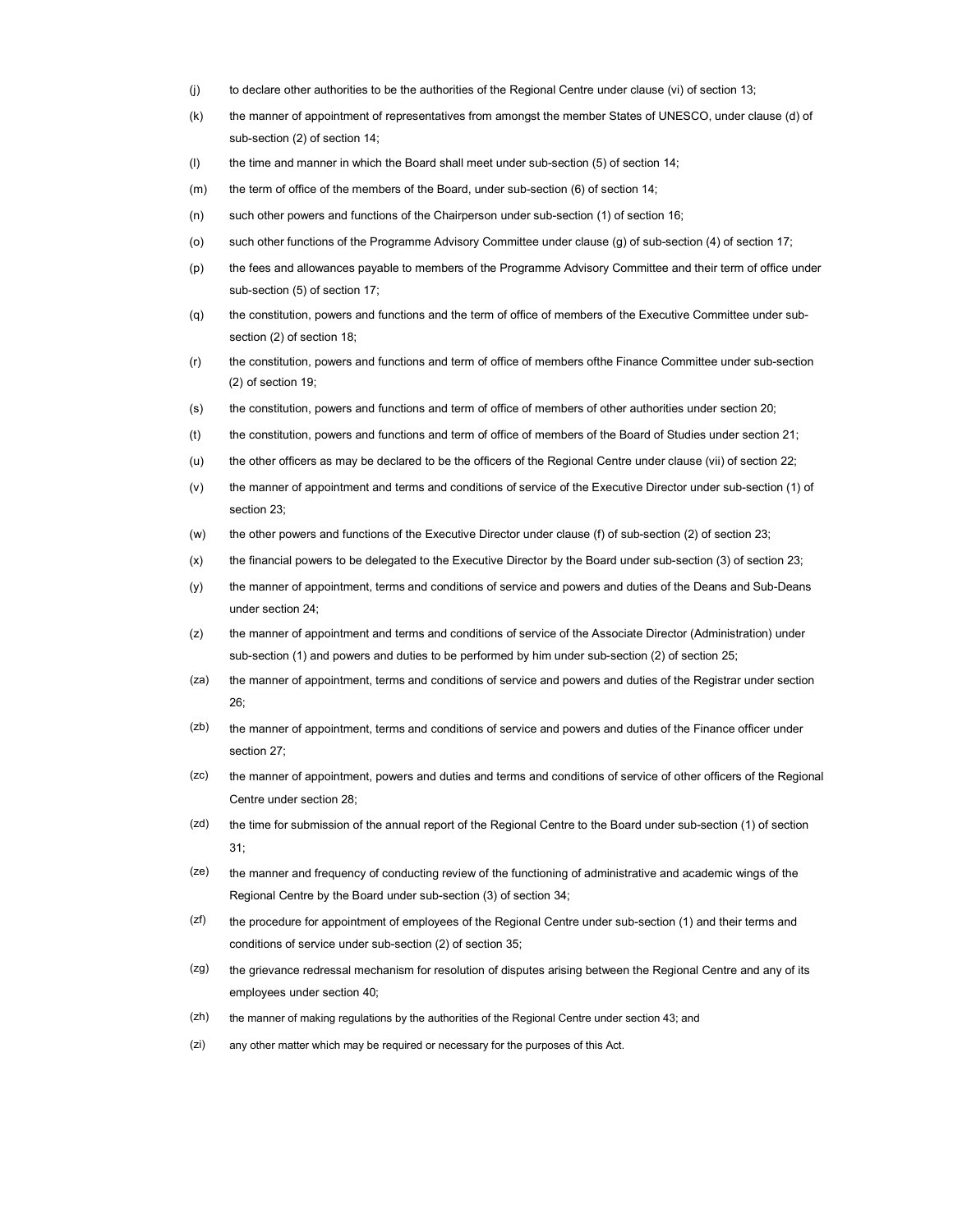42. Power to make Ordinances. (1) Save as otherwise provided in this Act, the Ordinances of the Regional Centre shall be made by the Programme Advisory Committee.

(2) Subject to the provisions of this Act and the Statutes made thereunder, the Ordinances of the Regional Centre may provide for all or any of the following matters, namely:-

- (a) admission of students from within India and from the region to the Regional Centre and their enrolment as such;
- (b) the course of study;
- (c) the conditions under which students shall be admitted to the examinations of the Regional Centre and shall be eligible for degrees, diplomas and certificates;
- (d) the conditions for award of fellowships, scholarships, medals and prizes;
- (e) the conditions and manner of appointment, term and duties of examining bodies, examiners and moderators;
- (f) the conduct of examinations;
- (g) the conditions of residence of students of the Regional Centre;
- (h) the maintenance of discipline among the employees and students;
- (i) the courses of study to be laid down for all degrees, diplomas and certificates of the Regional Centre including the medium of instruction and examination;
- (j) the award of degrees and other academic distinctions, and the manner of granting and obtaining of the same;
- (k) the withdrawal of degrees, diplomas, certificates and other academic distinctions;
- (l) the fees to be charged for courses of study and for admission to examinations, degrees and diplomas of the Regional Centre;
- (m) the special arrangements, if any, which may be made for the residence and teaching of women students and prescribing of special courses of studies for them;
- (n) the establishment, management, recognition and abolition of centres of studies, schools, departments, specialised laboratories, halls and institutions; and
- (o) any other matter which by this Act or the Statutes, is to be, or may be, provided for by the Ordinances.

43. Regulations. The authorities of the Regional Centre may make Regulations, consistent with the provisions of this Act, the Statutes and the Ordinances for the conduct of their own business and that of the Committees, if any, appointed by them and not provided for by this Act, the Statutes or the Ordinances, in the manner specified by the Statutes.

44. Statutes, Ordinances and Regulations to be published in the Official Gazette and to be laid before Parliament. (1) Every Statute, Ordinance or Regulation made under this Act shall be published in the Official Gazette.

(2) Every Statute or Ordinance or Regulation made under this Act shall be laid, as soon as may be after it is made, before each House of Parliament, while it is in session, for a total period of thirty days which may be comprised in one session or in two or more successive sessions, and if, before the expiry of the session immediately following the session or the successive sessions aforesaid, both Houses agree in making any modification in the Statute or Ordinance or Regulation or both Houses agree that the Statute or Ordinance or Regulation should not be made, the Statute or Ordinance or Regulation shall thereafter have effect only in such modified form or be of no effect, as the case may be; so, however, that any such modification or annulment shall be without prejudice to the validity of anything previously done under that Statute or Ordinance or Regulation.

45. Power to make Statutes or Ordinances or Regulations retrospectively. The power to make Statutes or Ordinances or Regulations under section 41 or section 42 or section 43, as the case may be, shall include the power to give retrospective effect, from a date not earlier than the date of commencement of this Act, to the Statutes or Ordinances or Regulations or any of them but no retrospective effect shall be given to any Statutes or Ordinances or Regulations so as to prejudicially affect the interests of any person to whom such Statutes or Ordinances or Regulations may be applicable.